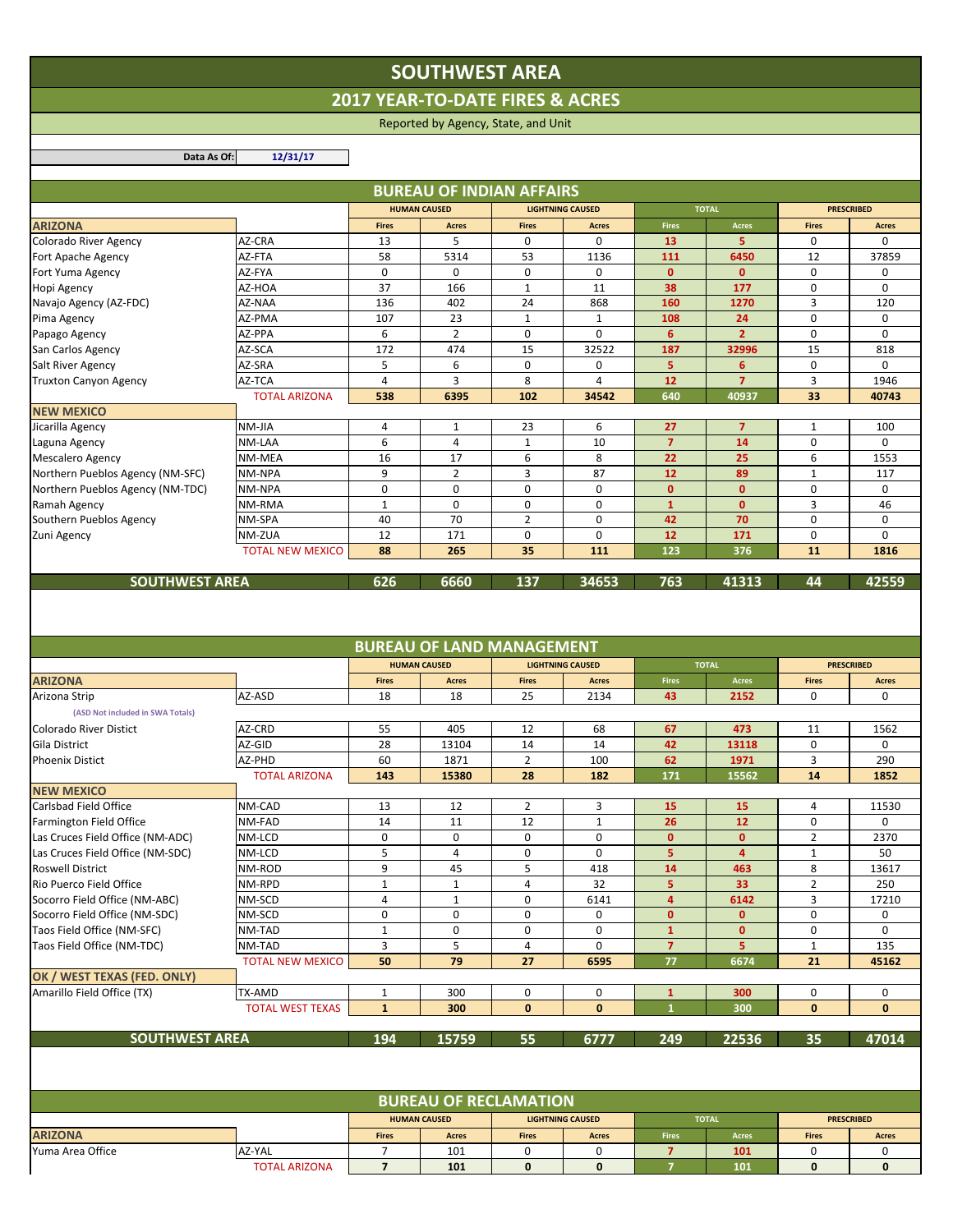| <b>SOUTHWEST AREA</b>                             |                                   | 7                   | 101                                     | $\mathbf{0}$            | $\bf{0}$                                |                | 101                     | $\mathbf{0}$      | $\mathbf{0}$                      |
|---------------------------------------------------|-----------------------------------|---------------------|-----------------------------------------|-------------------------|-----------------------------------------|----------------|-------------------------|-------------------|-----------------------------------|
|                                                   |                                   |                     |                                         |                         |                                         |                |                         |                   |                                   |
|                                                   |                                   |                     |                                         |                         |                                         |                |                         |                   |                                   |
|                                                   |                                   |                     | <b>DEPARTMENT OF DEFENSE</b>            |                         |                                         |                |                         |                   |                                   |
|                                                   |                                   | <b>HUMAN CAUSED</b> |                                         |                         | <b>LIGHTNING CAUSED</b>                 |                | <b>TOTAL</b>            | <b>PRESCRIBED</b> |                                   |
| <b>ARIZONA</b>                                    |                                   | Fires               | <b>Acres</b>                            | <b>Fires</b>            | <b>Acres</b>                            | <b>Fires</b>   | Acres                   | <b>Fires</b>      | <b>Acres</b>                      |
| Fort Huachuca                                     | AZ-FHQ                            | 4                   | 807                                     | 5                       | 22                                      | 9              | 829                     | $\mathbf{1}$      | 240                               |
|                                                   | <b>TOTAL ARIZONA</b>              | $\overline{4}$      | 807                                     | 5                       | 22                                      | 9              | 829                     | $\mathbf{1}$      | 240                               |
| <b>NEW MEXICO</b><br>Kirkland AFB (NM)            |                                   | $\mathbf 0$         | 0                                       | 0                       | 0                                       | $\mathbf{0}$   | $\mathbf{0}$            | 0                 | $\mathbf 0$                       |
|                                                   | NM-KLQ<br><b>TOTAL NEW MEXICO</b> | $\bf{0}$            | $\bf{0}$                                | $\bf{0}$                | $\bf{0}$                                | $\mathbf{0}$   | $\mathbf{0}$            | 0                 | $\bf{0}$                          |
|                                                   |                                   |                     |                                         |                         |                                         |                |                         |                   |                                   |
| <b>SOUTHWEST AREA</b>                             |                                   | 4                   | 807                                     | 5                       | 22                                      | 9              | 829                     |                   | 240                               |
|                                                   |                                   |                     |                                         |                         |                                         |                |                         |                   |                                   |
|                                                   |                                   |                     |                                         |                         |                                         |                |                         |                   |                                   |
|                                                   |                                   |                     |                                         |                         |                                         |                |                         |                   |                                   |
|                                                   |                                   |                     | <b>STATE</b>                            |                         |                                         |                |                         |                   |                                   |
|                                                   |                                   | <b>Fires</b>        | <b>HUMAN CAUSED</b><br><b>Acres</b>     | <b>Fires</b>            | <b>LIGHTNING CAUSED</b><br><b>Acres</b> | <b>Fires</b>   | <b>TOTAL</b>            | <b>Fires</b>      | <b>PRESCRIBED</b><br><b>Acres</b> |
| <b>ARIZONA</b><br><b>North District</b>           | AZ-A1S                            | 35                  | 293                                     | 0                       | 493                                     | 35             | Acres<br>786            | $\mathbf{1}$      | 0                                 |
| <b>Northeast District</b>                         | AZ-A2S                            | 47                  | 169                                     | 7                       | 993                                     | 54             | 1162                    | 1                 | 2                                 |
| Southeast District (AZ-ADC)                       | AZ-A3S                            | 266                 | 74642                                   | 25                      | 3813                                    | 291            | 78455                   | 0                 | $\mathbf 0$                       |
| Southeast District (AZ-TDC)                       | AZ-A3S                            | 0                   | 5                                       | 0                       | 0                                       | $\mathbf{0}$   | 5                       | 0                 | 0                                 |
| <b>Central District</b>                           | AZ-A4S                            | 66                  | 830                                     | $\mathbf{1}$            | $\mathbf{1}$                            | 67             | 831                     | 0                 | 0                                 |
| <b>Northwest District</b>                         | AZ-A5S                            | 86                  | 830                                     | 16                      | 182                                     | 102            | 1012                    | 0                 | 0                                 |
|                                                   | <b>TOTAL ARIZONA</b>              | 500                 | 76769                                   | 49                      | 5482                                    | 549            | 82251                   | $\overline{2}$    | $\overline{2}$                    |
| <b>SOUTHWEST AREA</b>                             |                                   | 500                 | 76769                                   | 49                      | 5482                                    | 549            | 82251                   | $\overline{2}$    | $\overline{2}$                    |
|                                                   |                                   |                     |                                         |                         |                                         |                |                         |                   |                                   |
|                                                   |                                   |                     |                                         |                         |                                         |                |                         |                   |                                   |
|                                                   |                                   |                     |                                         |                         |                                         |                |                         |                   |                                   |
|                                                   |                                   |                     | <b>U. S. FOREST SERVICE</b>             |                         |                                         |                |                         |                   |                                   |
|                                                   |                                   | <b>HUMAN CAUSED</b> |                                         | <b>LIGHTNING CAUSED</b> |                                         | <b>TOTAL</b>   |                         | <b>PRESCRIBED</b> |                                   |
| <b>ARIZONA</b>                                    |                                   | Fires               | <b>Acres</b>                            | <b>Fires</b>            | <b>Acres</b>                            | <b>Fires</b>   | Acres                   | <b>Fires</b>      | <b>Acres</b>                      |
| Apache-Sitgreaves Nat. Forest                     | AZ-ASF                            | 89                  | 162                                     | 79                      | 8321                                    | 168            | 8483                    | 11                | 11500                             |
| Coronado Nat. Forest                              | AZ-CNF                            | 38                  | 46559                                   | 47                      | 78654                                   | 85             | 125213                  | 3                 | 10900                             |
| Coconino Nat. Forest                              | AZ-COF                            | 145                 | 417                                     | 124                     | 35242                                   | 269            | 35659                   | 76                | 34303                             |
| Kaibab Nat. Forest<br><b>Prescott Nat. Forest</b> | AZ-KNF<br>AZ-PNF                  | 25<br>28            | 166<br>28545                            | 73<br>10                | 4776<br>18078                           | 98<br>38       | 4942<br>46623           | 11<br>20          | 25507<br>1729                     |
| <b>Tonto NF</b>                                   | AZ-TNF                            | 135                 | 9520                                    | 47                      | 49110                                   | 182            | 58630                   | 15                | 5189                              |
|                                                   | <b>TOTAL ARIZONA</b>              | 460                 | 85369                                   | 380                     | 194181                                  | 840            | 279550                  | 136               | 89128                             |
|                                                   |                                   |                     |                                         |                         |                                         |                |                         |                   |                                   |
| <b>NEW MEXICO</b>                                 |                                   |                     |                                         |                         |                                         |                |                         |                   |                                   |
| Carson Nat. Forest                                | NM-CAF                            | 19                  | 4                                       | 22                      | 14936                                   | 41             | 14940                   | $\mathbf{1}$      | 217                               |
| Cibola Nat. Forest                                | NM-CIF                            | 43                  | 62                                      | 28                      | 4529                                    | 71             | 4591                    | 5                 | 3541                              |
| Gila Nat. Forest                                  | NM-GNF                            | 9                   | 1004                                    | 68                      | 68184                                   | 77             | 69188                   | $\mathbf{1}$      | 9200                              |
| Lincoln Nat. Forest                               | NM-LNF                            | 10                  | 505                                     | 11                      | 184                                     | 21             | 689                     | 14                | 8459                              |
| Santa Fe Nat. Forest                              | NM-SNF<br><b>TOTAL NEW MEXICO</b> | 26<br>107           | 1423<br>2998                            | 43<br>172               | 6687<br>94520                           | 69<br>279      | 8110<br>97518           | 13<br>34          | 10524<br>31941                    |
|                                                   |                                   |                     |                                         |                         |                                         |                |                         |                   |                                   |
| <b>SOUTHWEST AREA</b>                             |                                   | 567                 | 88367                                   | 552                     | 288701                                  | 1119           | 377068                  | 170               | 121069                            |
|                                                   |                                   |                     |                                         |                         |                                         |                |                         |                   |                                   |
|                                                   |                                   |                     |                                         |                         |                                         |                |                         |                   |                                   |
|                                                   |                                   |                     |                                         |                         |                                         |                |                         |                   |                                   |
|                                                   |                                   |                     | <b>U.S. FISH &amp; WILDLIFE SERVICE</b> |                         |                                         |                |                         |                   |                                   |
|                                                   |                                   |                     | <b>HUMAN CAUSED</b>                     |                         | <b>LIGHTNING CAUSED</b>                 |                | <b>TOTAL</b>            |                   | <b>PRESCRIBED</b>                 |
| <b>ARIZONA</b>                                    |                                   | <b>Fires</b>        | Acres                                   | <b>Fires</b>            | Acres                                   | <b>Fires</b>   | Acres                   | <b>Fires</b>      | Acres                             |
| <b>Bill Williams NWR</b>                          | AZ-BWR                            | 0                   | 0                                       | 0                       | 0                                       | $\mathbf{0}$   | $\mathbf{0}$            | 0                 | 0                                 |
| Cibola NWR                                        | AZ-CBR                            | $\overline{2}$      | 0                                       | 0                       | 0                                       | $\overline{2}$ | $\mathbf{0}$            | 0                 | 0                                 |
| Havasu NWR                                        | AZ-HVR                            | $\mathbf{1}$        | 0                                       | $\mathbf{1}$            | 135                                     | $\overline{2}$ | 135                     | 0                 | 0                                 |
| <b>Imperial NWR</b>                               | AZ-IMR                            | $\mathbf{1}$        | 0                                       | $\mathbf{1}$            | 876                                     | $\overline{2}$ | 876                     | 0                 | 0                                 |
| Kofa NWR                                          | AZ-KGR                            | 0                   | 0                                       | 0                       | 0                                       | $\mathbf{0}$   | $\mathbf{0}$            | 0                 | 0                                 |
| <b>Buenos Aires NWR</b>                           | AZ-BAR                            | $\overline{2}$      | 4                                       | $\mathbf{1}$            | 0                                       | 3              | $\overline{\mathbf{4}}$ | $1\,$             | 53                                |
| Cabeza Prieta NWR                                 | AZ-CPR                            | $\overline{2}$      | 0                                       | 0                       | 0                                       | $\overline{2}$ | $\mathbf{0}$            | 0                 | 0                                 |
| San Bernardino NWR                                | AZ-SBR                            | 0                   | 0                                       | 0                       | 0                                       | $\mathbf{0}$   | $\mathbf{0}$            | 0                 | 0                                 |
|                                                   | <b>TOTAL ARIZONA</b>              | 8                   | $\overline{4}$                          | $\overline{\mathbf{3}}$ | 1011                                    | 11             | 1015                    | $\mathbf{1}$      | 53                                |
| <b>NEW MEXICO</b>                                 |                                   |                     |                                         |                         |                                         |                |                         |                   |                                   |
| Maxwell NWR                                       | NM-MXR                            | 0                   | 0                                       | 0                       | 0                                       | $\mathbf{0}$   | $\mathbf{0}$            | 0                 | 0                                 |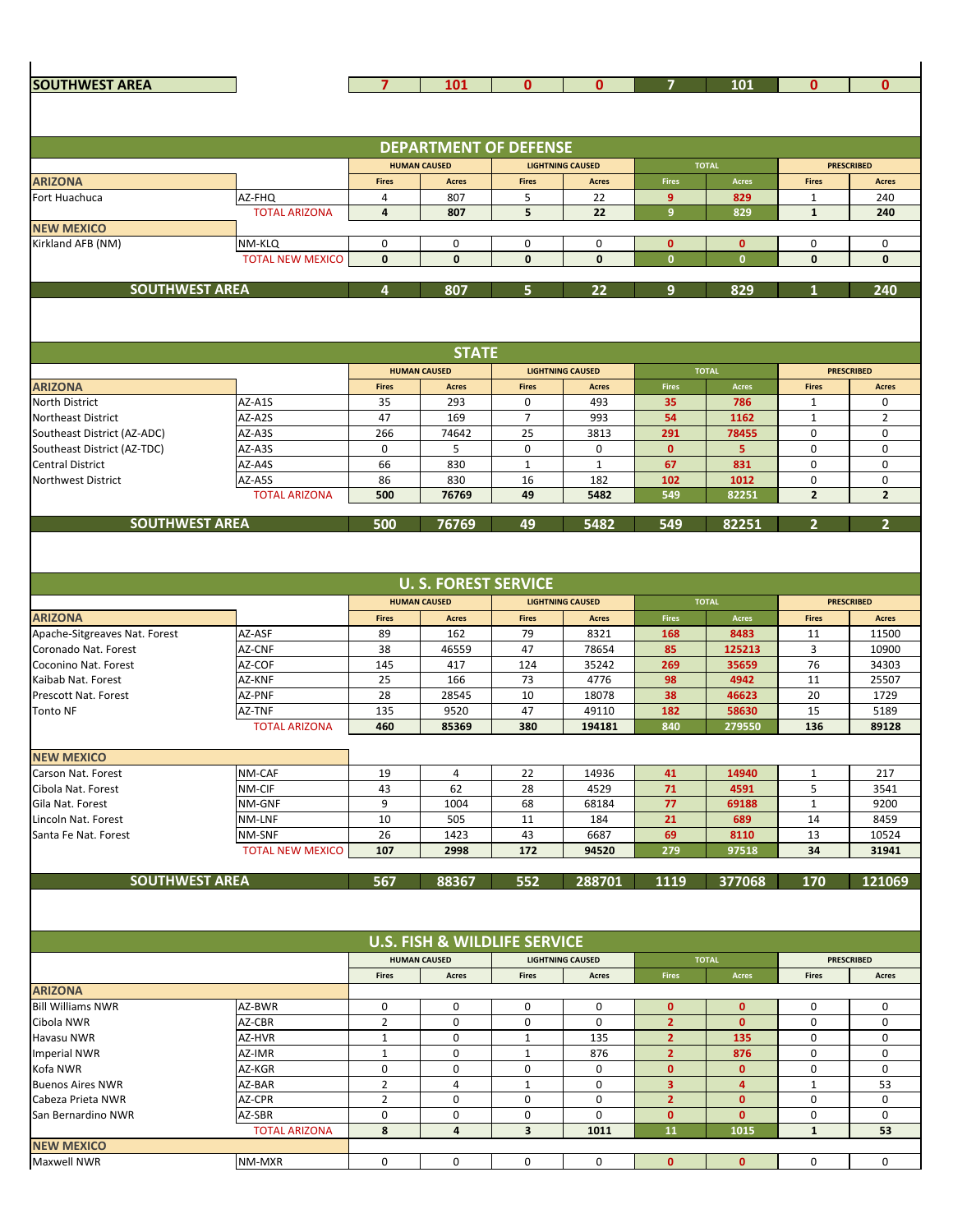| Bosque del Apache NWR                             | NM-BAR                  | 1                                              | 0                            | 1              | $\mathbf 0$             | $\overline{2}$               | $\mathbf{0}$                 | 1                       | 80                |
|---------------------------------------------------|-------------------------|------------------------------------------------|------------------------------|----------------|-------------------------|------------------------------|------------------------------|-------------------------|-------------------|
| Sevilleta NWR                                     | NM-SER                  | $\overline{2}$                                 | $\mathbf 0$                  | $\mathbf 0$    | 0                       | $\overline{2}$               | $\mathbf{0}$                 | $\mathbf{1}$            | 4814              |
| <b>Bitter Lake NWR</b>                            | NM-BLR                  | 0                                              | 0                            | $\mathbf{1}$   | 0                       | $\mathbf{1}$                 | $\mathbf{0}$                 | $\mathbf{1}$            | 5                 |
| San Andreas NWR                                   | NM-SAR                  | 0                                              | 0                            | 0              | 0                       | $\mathbf{0}$                 | $\mathbf{0}$                 | 0                       | $\mathbf 0$       |
|                                                   | <b>TOTAL NEW MEXICO</b> | $\overline{\mathbf{3}}$                        | $\mathbf{0}$                 | $\overline{2}$ | 0                       | $\overline{5}$               | $\mathbf{0}$                 | $\overline{\mathbf{3}}$ | 4899              |
| OK / WEST TEXAS (FED. ONLY)                       |                         |                                                |                              |                |                         |                              |                              |                         |                   |
| Optima NWR                                        | OK-OPR                  | $\mathbf 0$                                    | 0                            | 0              | $\mathbf 0$             | $\mathbf{0}$                 | $\mathbf{0}$                 | 0                       | 0                 |
| <b>Buffalo Lake NWR</b>                           | TX-BFR                  | 0                                              | 0                            | 0              | 0                       | $\mathbf{0}$                 | $\mathbf{0}$                 | 0                       | 0                 |
| Mule Shoe NWR                                     | TX-MLR                  | 0                                              | 0                            | 0              | 0                       | $\mathbf{0}$<br>$\mathbf{0}$ | $\mathbf{0}$<br>$\mathbf{0}$ | $\pmb{0}$               | 0                 |
|                                                   | <b>TOTAL OK/WTX</b>     | $\mathbf{0}$                                   | $\mathbf{0}$                 | $\mathbf{0}$   | $\mathbf{0}$            |                              |                              | $\mathbf{0}$            | $\mathbf{0}$      |
|                                                   |                         |                                                |                              |                |                         |                              |                              |                         |                   |
| <b>SOUTHWEST AREA</b>                             |                         | 11                                             | 4                            | 5.             | 1011                    | 16                           | 1015                         | 4                       | 4952              |
|                                                   |                         |                                                |                              |                |                         |                              |                              |                         |                   |
|                                                   |                         |                                                |                              |                |                         |                              |                              |                         |                   |
|                                                   |                         |                                                | <b>NATIONAL PARK SERVICE</b> |                |                         |                              |                              |                         |                   |
|                                                   |                         |                                                | <b>HUMAN CAUSED</b>          |                | <b>LIGHTNING CAUSED</b> |                              | <b>TOTAL</b>                 |                         | <b>PRESCRIBED</b> |
| <b>ARIZONA</b>                                    |                         | <b>Fires</b>                                   | <b>Acres</b>                 | <b>Fires</b>   | <b>Acres</b>            | <b>Fires</b>                 | Acres                        | <b>Fires</b>            | <b>Acres</b>      |
| Casa Grande Nat. Mon.                             | AZ-CGP                  | 0                                              | 0                            | 0              | 0                       | $\mathbf{0}$                 | $\mathbf{0}$                 | 0                       | 0                 |
| Chiricahua Nat. Mon.                              | AZ-CHP                  | 0                                              | 0                            | 0              | 209                     | $\mathbf{0}$                 | 209                          | 0                       | 0                 |
| Coronado Nat. Mon.                                | AZ-COP                  | $\pmb{0}$                                      | 0                            | 0              | 0                       | $\mathbf{0}$                 | $\mathbf{0}$                 | 0                       | 0                 |
| <b>Grand Canyon NP</b>                            | AZ-GCP                  | 4                                              | 1                            | 9              | 9                       | 13                           | 10                           | 3                       | 1860              |
| Petrified Forest Nat. Park                        | AZ-PFP                  | $\mathbf{1}$                                   | 0                            | 0              | 0                       | $\mathbf 1$                  | $\mathbf{0}$                 | $\mathbf 0$             | $\mathbf 0$       |
| Organ Pipe Nat. Mon.                              | AZ-ORP                  | 5                                              | 0                            | 0              | 0                       | 5                            | $\mathbf{0}$                 | 0                       | $\mathbf 0$       |
| Tumacacori Nat. Mon.                              | AZ-TUP                  | 0                                              | 0                            | 0              | 0                       | $\mathbf{0}$                 | $\mathbf{0}$                 | 0                       | 0                 |
| Saguaro Nat. Mon.                                 | AZ-SAP                  | $\overline{2}$                                 | 0                            | $\mathbf{1}$   | 0                       | 3                            | $\mathbf{0}$                 | 0                       | 0                 |
|                                                   | <b>TOTAL ARIZONA</b>    | 12                                             | $\mathbf{1}$                 | 10             | 218                     | 22                           | 219                          | $\overline{\mathbf{3}}$ | 1860              |
| <b>NEW MEXICO</b>                                 |                         |                                                |                              |                |                         |                              |                              |                         |                   |
| Aztec Ruins Nat. Mon.                             | NM-AZP                  | 0                                              | $\mathbf 0$                  | 0              | $\mathbf 0$             | $\mathbf{0}$                 | $\mathbf{0}$                 | 0                       | 0                 |
| Capulin Volcano Nat. Mon                          | NM-CAP                  | 0                                              | 0                            | 0              | 0                       | $\mathbf{0}$                 | $\mathbf{0}$                 | 0                       | 0                 |
| Chaco Culture Nat. Hist. Park                     | NM-CHP                  | $\pmb{0}$                                      | $\pmb{0}$                    | $\pmb{0}$      | $\pmb{0}$               | $\mathbf{0}$                 | $\mathbf{0}$                 | $\mathbf 1$             | $\mathbf{1}$      |
| Bandelier Nat. Mon.                               | NM-BAP                  | 0<br>0                                         | 0<br>0                       | 0<br>0         | 0<br>0                  | $\mathbf{0}$<br>$\mathbf 0$  | $\mathbf{0}$<br>$\mathbf{0}$ | $\overline{2}$<br>1     | 1203<br>0         |
| Valles Caldera Nat. Pres.<br>El Malpais Nat. Mon. | NM-VCP<br>NM-EMP        | 5                                              | $\overline{2}$               | 5              | $\pmb{0}$               | 10                           | $\overline{2}$               | $\mathbf{1}$            | 197               |
| El Morro Nat. Mon.                                | NM-ELP                  | 0                                              | 0                            | 0              | 0                       | $\mathbf{0}$                 | $\mathbf{0}$                 | 0                       | 0                 |
| Petroglyph Nat. Mon.                              | NM-PGP                  | 0                                              | 0                            | 0              | $\mathbf 0$             | $\mathbf 0$                  | $\mathbf{0}$                 | 0                       | 0                 |
| Salinas Pueblos Mission NHP                       | NM-SAP                  | $\pmb{0}$                                      | $\mathbf 0$                  | $\mathbf 0$    | 0                       | $\mathbf{0}$                 | $\mathbf{0}$                 | 0                       | 0                 |
| White Sands Nat. Mon.                             | NM-WHP                  | 0                                              | 0                            | 0              | 0                       | $\mathbf{0}$                 | $\mathbf{0}$                 | 0                       | 0                 |
|                                                   | <b>TOTAL NEW MEXICO</b> | 5                                              | $\overline{2}$               | 5              | $\pmb{0}$               | 10                           | $\overline{2}$               | 5                       | 1401              |
| OK / WEST TEXAS (FED. ONLY)                       |                         |                                                |                              |                |                         |                              |                              |                         |                   |
| Amistad Nat. Mon.                                 | TX-AMP                  | $\overline{2}$                                 | 0                            | 0              | 0                       | $\overline{2}$               | $\mathbf{0}$                 | 0                       | 0                 |
| Big Bend Nat. Park                                | TX-BBP                  | 4                                              | 33                           | 3              | 1159                    | $\overline{7}$               | 1192                         | $\mathbf{1}$            | 160               |
| Chamizal Nat. Hist. Park                          | TX-CHP                  | 0                                              | 0                            | 0              | 0                       | $\mathbf{0}$                 | $\mathbf{0}$                 | 0                       | 0                 |
| Fort Davis Nat. Hist. Park                        | TX-FDP                  | 0                                              | 0                            | 0              | 0                       | $\mathbf{0}$                 | $\mathbf{0}$                 | 0                       | 0                 |
| Guadalupe Nat. Park                               | TX-GUP                  | 0                                              | 0                            | 0              | 0                       | $\mathbf{0}$                 | $\mathbf{0}$                 | 0                       | 0                 |
| Lake Merideth Nat. Rec. Area                      | TX-LAP                  | $\overline{2}$                                 | 350                          | 0              | 0                       | $\overline{2}$               | 350                          | $\mathbf 1$             | 680               |
|                                                   | <b>TOTAL OK/WTX</b>     | 8                                              | 383                          | 3              | 1159                    | 11                           | 1542                         | $\mathbf{2}$            | 840               |
| <b>SOUTHWEST AREA</b>                             |                         | 25                                             | 386                          | 18             | 1377                    | 43                           | 1763                         | 10                      | 4101              |
|                                                   |                         |                                                |                              |                |                         |                              |                              |                         |                   |
|                                                   |                         |                                                | <b>NATIONAL LABS</b>         |                |                         |                              |                              |                         |                   |
|                                                   |                         | <b>HUMAN CAUSED</b><br><b>LIGHTNING CAUSED</b> |                              |                |                         |                              | <b>TOTAL</b>                 | <b>PRESCRIBED</b>       |                   |
|                                                   |                         | <b>Fires</b>                                   | <b>Acres</b>                 | <b>Fires</b>   | Acres                   | <b>Fires</b>                 | Acres                        | <b>Fires</b>            | <b>Acres</b>      |
| <b>NEW MEXICO</b>                                 |                         |                                                |                              |                |                         |                              |                              |                         |                   |
| Los Alamos                                        | NM-LNL                  | 0                                              | 0                            | 0              | 0                       | $\mathbf{0}$                 | $\mathbf{0}$                 | 0                       | 0                 |
|                                                   | <b>TOTAL NEW MEXICO</b> | $\mathbf 0$                                    | $\mathbf 0$                  | $\mathbf 0$    | $\mathbf 0$             | $\mathbf{0}$                 | $\mathbf{0}$                 | 0                       | $\bf{0}$          |
|                                                   |                         |                                                |                              |                |                         |                              |                              |                         |                   |
| <b>SOUTHWEST AREA</b>                             |                         | $\mathbf{0}$                                   | $\mathbf{0}$                 | $\mathbf{0}$   | $\mathbf{0}$            | $\mathbf{0}$                 | $\mathbf{0}$                 | $\mathbf{0}$            | $\mathbf{0}$      |
|                                                   |                         |                                                |                              |                |                         |                              |                              |                         |                   |
|                                                   |                         |                                                |                              |                |                         |                              |                              |                         |                   |
|                                                   |                         | <b>ADJACENT LANDS TO FEDERAL/STATE LANDS</b>   |                              |                |                         | <b>TOTAL</b>                 |                              | <b>PRESCRIBED</b>       |                   |
|                                                   |                         | <b>Fires</b>                                   | <b>HUMAN CAUSED</b>          |                | <b>LIGHTNING CAUSED</b> | <b>Fires</b>                 |                              |                         |                   |
| <b>ARIZONA</b>                                    |                         |                                                | <b>Acres</b>                 | <b>Fires</b>   | Acres                   |                              | $\Large\bf Acres$            | <b>Fires</b>            | <b>Acres</b>      |
| Private Lands                                     |                         | $\mathbf{1}$                                   | $\mathbf{1}$                 | $\mathbf{1}$   | 50                      | $\overline{2}$               | 51                           | 0                       | 0                 |
|                                                   | <b>TOTAL ARIZONA</b>    | $\mathbf{1}$                                   | $\mathbf{1}$                 | $\mathbf{1}$   | 50                      | $\overline{2}$               | 51                           | $\mathbf 0$             | $\mathbf 0$       |
|                                                   |                         |                                                |                              |                |                         |                              |                              |                         |                   |